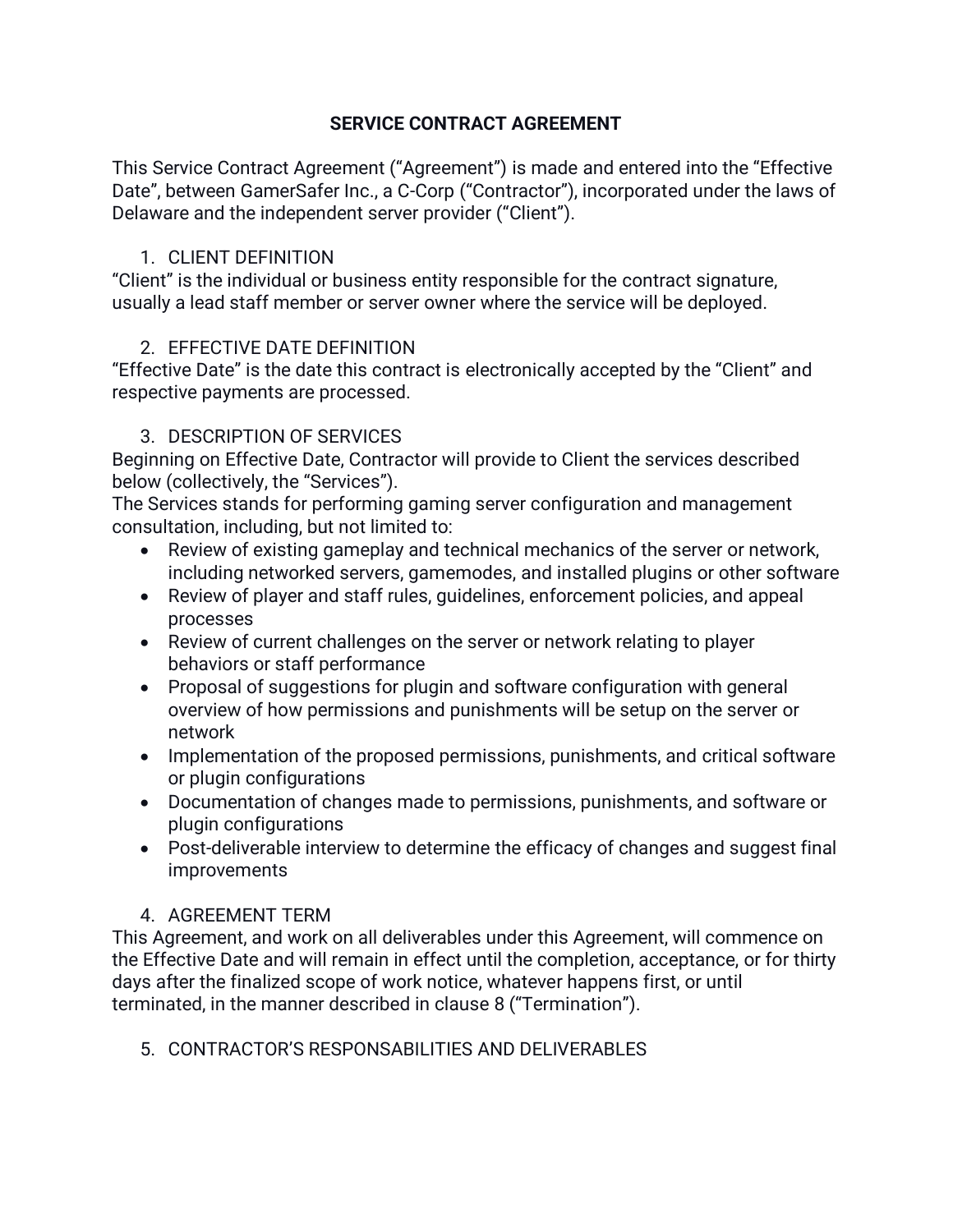The Contractor agrees to assist the Client in conducting the services listed in clause 1, respecting all data privacy regulations required. Securing reasonable security efforts to prevent any incident and provide any technical support in a timely matter.

5.1The Contractor agrees to provide the above-described services in a professional and workmanlike manner.

5.2Any material changes to services under this Agreement and any additional resulting fees must be agreed upon by both parties in writing.

5.3 The Contractor represents that they have full authority to enter this Agreement, and that performance of this Agreement does not violate the legal rights of any thirdparty, any agreement between the Contractor and another party, or any law or regulation.

5.4 EXCEPT FOR AS SET FORTH, ALL DELIVERABLES WILL BE PROVIDED ON AN AS-IS BASIS. THE CONTRACTOR DISCLAIMS ANY WARRANTIES, EXPRESS OR IMPLIED, AS TO THE MERCHANTABILITY, SUITABILITY, FITNESS FOR A PARTICULAR PURPOSE, OR RESULTS DERIVED FROM THE WORK.

5.5 The Contractor does not provide additional support for third-party plugins or software that is installed on the Client's server or network except for offering suggestions to changes during the effective work period. Any support needed for software should be directed to the respective responsible parties, developers, and owners of the plugins and software installed.

5.6 The Contractor holds the right to store the notes, documents, and databases relating to the provided Service for the Client, securely and confidentially, in the event that the Client requests additional services in the future.

# 6. CLIENT'S RESPONSABILITIES

6.1The Client agrees to provide the Contractor with everything needed to complete the above-described work in a timely manner, including, but not limited to:

- Assigning a decision-maker to oversee the project and be a point-person for the **Client**
- Assigning a support contact to oversee user-related questions and interactions
- Providing needed materials and answers to questions that the Contractor has about the Client's server or network
- Download or purchase any third-party plugins and software required to be installed on the server or network

6.2 The Client represents that they have full authority to enter this Agreement, and that performance of this Agreement does not violate the legal rights of any third-party, any agreement between the Client and another party, or any law or regulation.

6.3 The Client agrees to follow all data privacy regulations, creating proper security measures and procedures to prevent any incident with user data shared by the Contractor.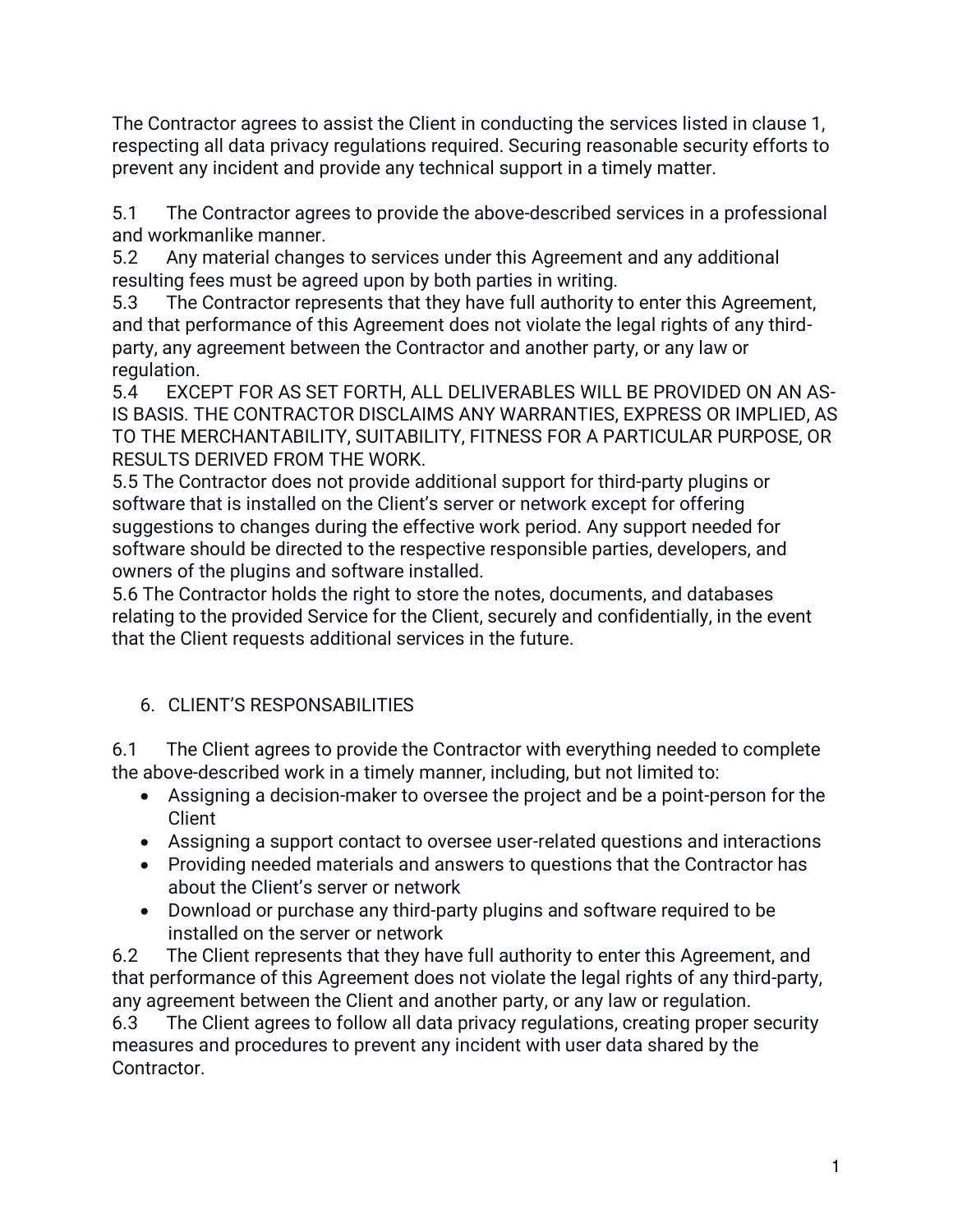## 7. COMPENSATION

## 7.1 Compensation

The Client agrees to pay the Contractor a fee to perform the service. This fee is defined by the amount of hours required to perform the service and will be paid in advance and non-eligible to refund after the Service starts.

# 7.2 Pricing

The initial cost of the Service is \$100, except for any pre-defined or agreed upon discounts, and includes no more than 3 hours of service for no more than 5 networked servers, including hubs or lobbies, and 3 different gamemodes.

In case the Client needs additional services a new dedicated contract must to be defined in writing Additional services beyond the initial terms can be agreed upon at a price of \$100 per hour, paid in advance and in full one hour increments.

## 8. TERMINATION

If either party chooses to end this Agreement prematurely, they can do so before the Service starts, without reason providing a written notice.

If the client, through their payment processor, issue any sort of chargeback or payment dispute, the contract is terminated. The client agrees to uninstall, delete, and remove any result out of the Service delivered into their system.

Unless terminated in the manner above, this Agreement remains in full force and effect until the completion, acceptance, and payment of all deliverables under the Agreement, or until terminated.

## 9. MISCELLANEOUS PROVISIONS

## 9.1 Confidentiality

The Contractor acknowledges that they may be furnished with information relating to the Client's business strategies, client list, pending projects, and other confidential information.

"Confidential Information" means all (i) nonpublic information (at the time of disclosure) disclosed by one party to the other party under this Agreement, provided such information is marked or indicated by the disclosing party to be confidential; (ii) and any information which ought reasonably to be considered confidential. The Contractor agrees not to disclose this confidential information unless required to by law or court order. Contractor and Client acknowledge that all terms included in this contract are also considered confidential and cannot be disclosed. 9.2 Limitation of Liability

To the maximum extent allowable by law, Contractor shall not be liable for any loss of profit, incidental, consequential, indirect, special, punitive, or exemplary damages